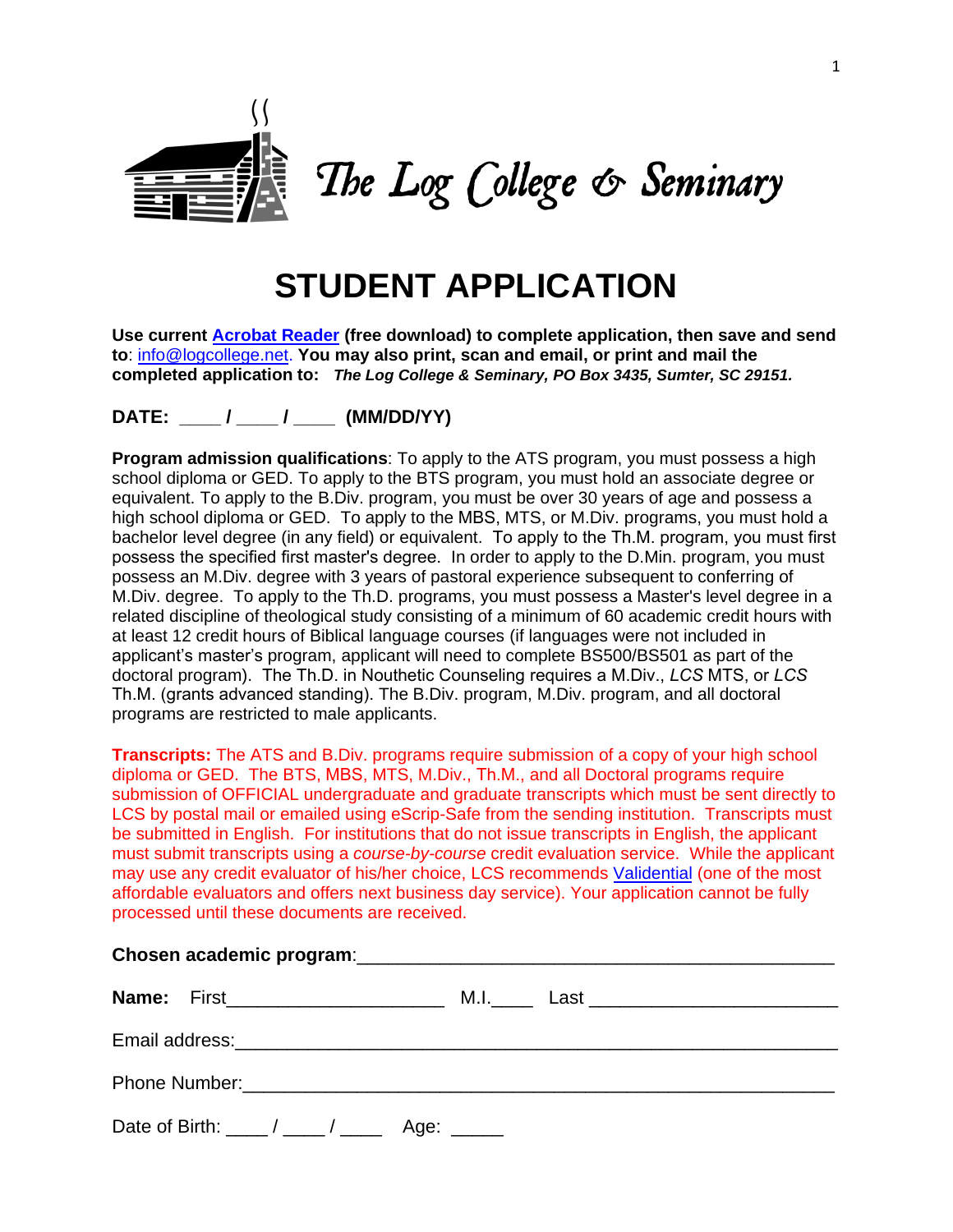

| Marital Status: _____ single ______ married ______ divorced _____ remarried                                                                                                                                                                                                                                          |  |  |  |  |  |  |
|----------------------------------------------------------------------------------------------------------------------------------------------------------------------------------------------------------------------------------------------------------------------------------------------------------------------|--|--|--|--|--|--|
| Gender: _______ male ______ female                                                                                                                                                                                                                                                                                   |  |  |  |  |  |  |
| <b>ENGLISH PROFICIENCY:</b>                                                                                                                                                                                                                                                                                          |  |  |  |  |  |  |
| I affirm that I am a native English speaker -                                                                                                                                                                                                                                                                        |  |  |  |  |  |  |
| I affirm that I am NOT a native English speaker but speak English as a secondary<br>language and will submit my EFSET Certificate Plus score (IELTS and TOEFL scores<br>are also accepted). I affirm that I did not receive any help or assistance in completing<br>my assessment test -<br>Initial: _______________ |  |  |  |  |  |  |
| <b>CHURCH INFORMATION:</b>                                                                                                                                                                                                                                                                                           |  |  |  |  |  |  |
|                                                                                                                                                                                                                                                                                                                      |  |  |  |  |  |  |
|                                                                                                                                                                                                                                                                                                                      |  |  |  |  |  |  |
|                                                                                                                                                                                                                                                                                                                      |  |  |  |  |  |  |
|                                                                                                                                                                                                                                                                                                                      |  |  |  |  |  |  |
|                                                                                                                                                                                                                                                                                                                      |  |  |  |  |  |  |
| Pastor's phone number:                                                                                                                                                                                                                                                                                               |  |  |  |  |  |  |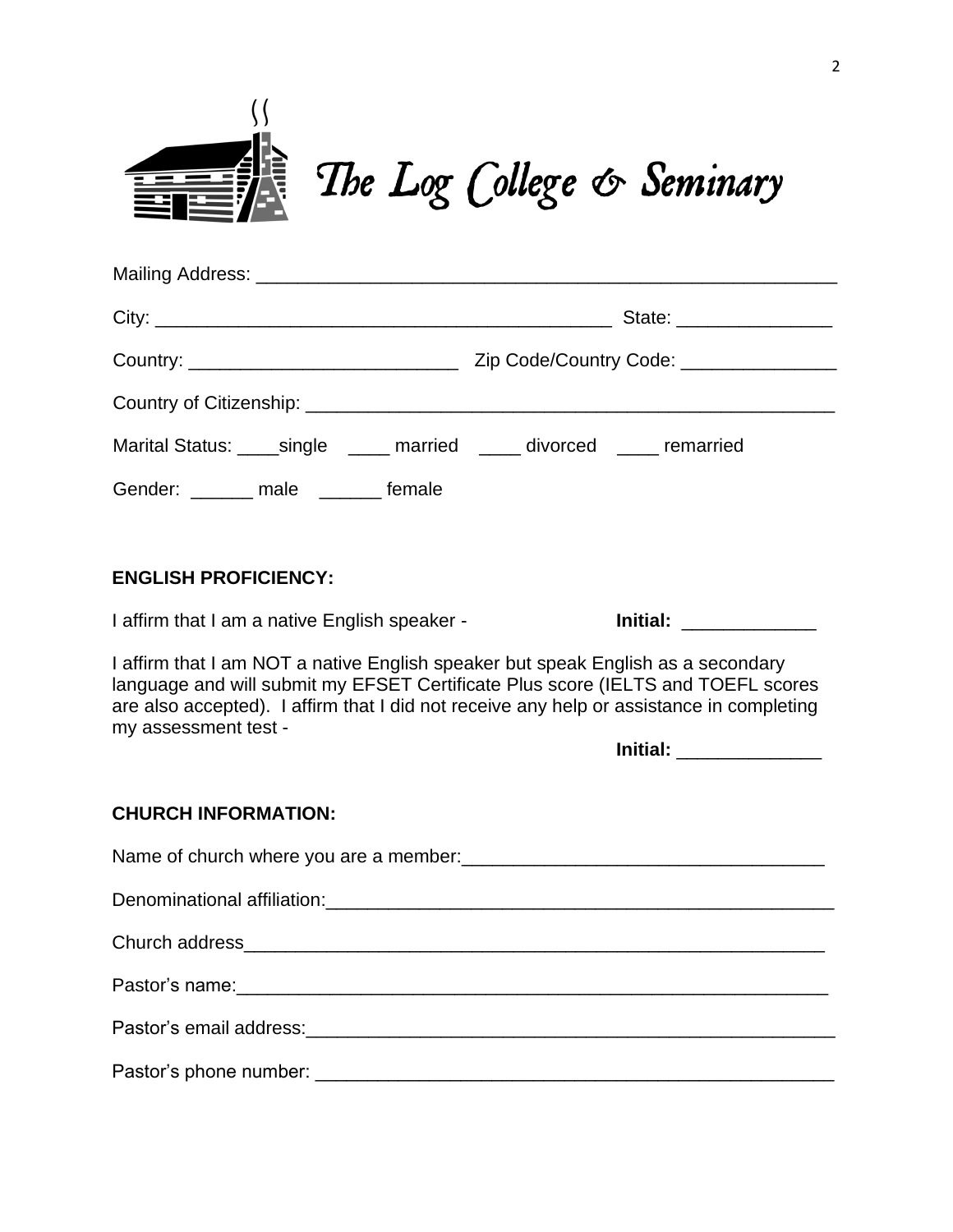

**LCS requires all students to be communing members in good standing in a local church (or members of presbytery without censure). There are NO exceptions to this policy.** Those not yet a member of a local church (or presbytery) will need to postpone their application. LCS believes the local church to be God's instrument for the discipleship and progressive sanctification of His people. Our programs are designed to be completed within the context of the local church. Applications will not be considered until an applicant's home church situation is settled such that a letter of recommendation from a local church officer can be provided without issue.

**I have read the above policy and affirm that I am a communing member in good standing of the following church or presbytery (give name of church or presbytery): \_\_\_\_\_\_\_\_\_\_\_\_\_\_\_\_\_\_\_\_\_\_\_\_\_\_\_\_\_\_\_\_\_\_\_\_\_\_\_\_\_\_\_\_\_\_\_\_\_\_\_\_\_\_\_\_\_\_**

**Signature:**  $\blacksquare$ 

Out of respect for the seminary, your mentor, and other academic institutions, the seminary does not permit students to enroll in other academic programs at other academic institutions or seminaries while enrolled as a student at LCS. Our degree programs require determined effort and focus, and the administration has found that dual enrollment often results in the neglect of our free program. LCS students must first withdraw from the seminary before enrolling in other academic pursuits. Violation of this dual enrollment policy may result in expulsion from the seminary. Applicants required or compensated by their employer to pursue continuing education are exempt from this policy in so far as their enrollment relates directly to their employment status.

**I have read and agree to comply with the seminary's dual enrollment policy. I affirm that I am not currently enrolled at another academic institution/seminary and will withdraw from the seminary should I pursue another academic/seminary program:**

**Signature:**  $\blacksquare$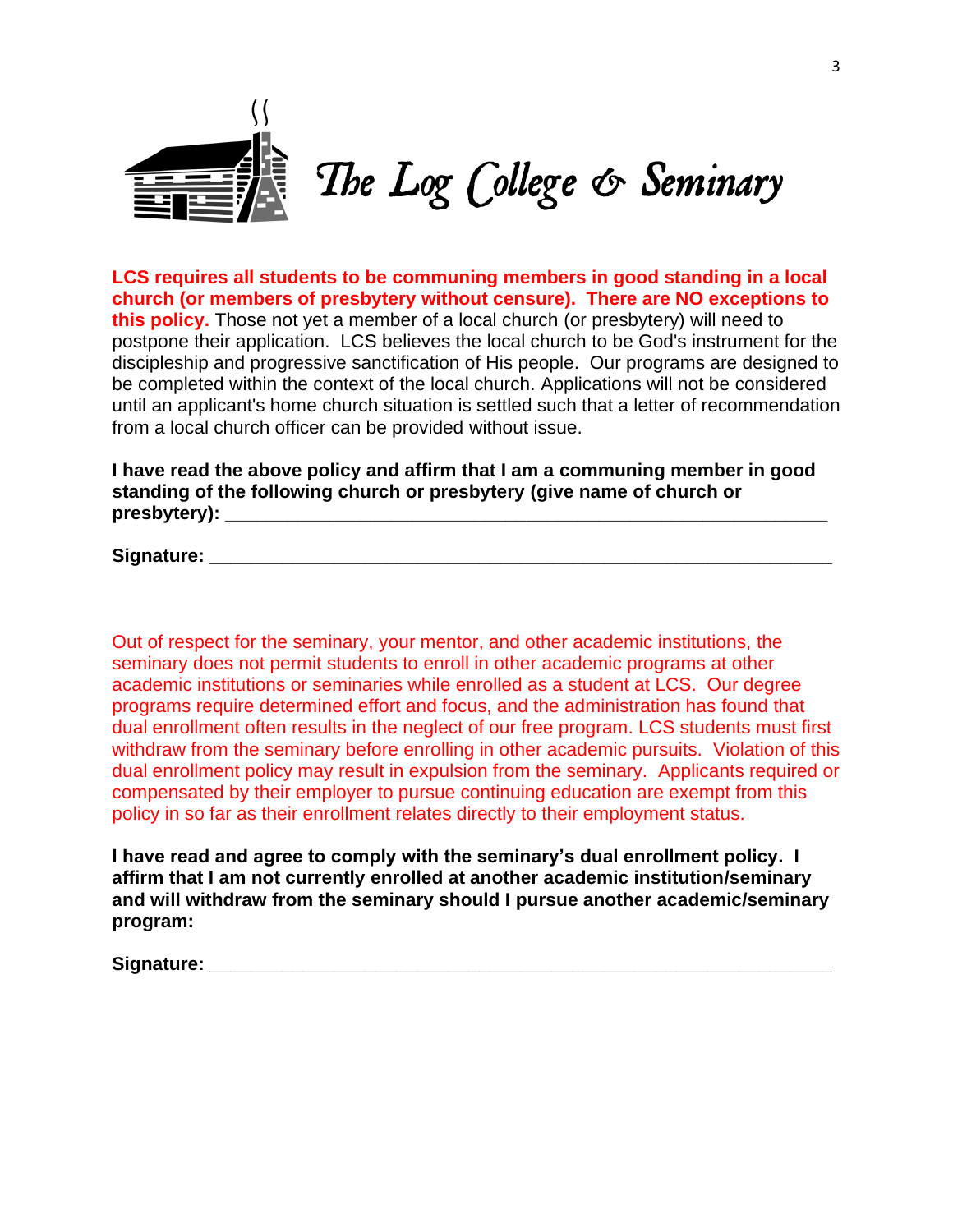

# **LCS Student Statement of Faith:**

LCS does not require students to affirm the Westminster Standards (the seminary's official statement of faith). However, all students are required to affirm the following basic statement of faith:

• **I believe** the Bible is the written word of God, inspired by the Holy Spirit and without error in the original manuscripts. The Bible is the revelation of God's truth and is infallible and authoritative in all matters of faith and practice.

• **I believe** in the Holy Trinity. There is one God, who exists eternally in three persons: the Father,the Son, and the Holy Spirit.

• **I believe** that all are sinners and that we can do nothing to save ourselves, but must rely on God's mercy.

• **I believe** that Jesus Christ is the eternal Son of God, who through His perfect life and sacrificial death atoned for the sins of all who trust in Him alone for salvation.

• **I believe** that God is gracious and faithful to His people.

• **I believe** that the Holy Spirit indwells God's people and gives them the strength and wisdom to trust Christ and follow Him.

• **I believe** that Jesus will return, bodily and visibly, to judge all mankind and to receive His people to Himself.

• **I believe** that those who are Christ's enter into Heaven and its eternal joys upon death.

• **I believe** that those who are not Christ's enter into Hell and its eternal punishments upon death.

• **I believe** that all aspects of a Christian's life is to be lived to the glory of God under the Lordship of Jesus Christ.

• **I believe** that Baptism and the Lord's Supper are the two sacraments/ordinances that the Church is required to administer.

• **I believe** that the offices of Elder and Deacon are the two offices that have continued in the Church, while other offices such as Apostle and Prophet have ceased.

**Do you agree with the Basic Statement of Faith above? \_\_\_\_\_\_\_ Initial: \_\_\_\_\_\_\_\_**

\_\_\_\_\_\_\_\_\_\_\_\_\_\_\_\_\_\_\_\_\_\_\_\_\_\_\_\_\_\_\_\_\_\_\_\_\_\_\_\_\_\_\_\_\_\_\_\_\_\_\_\_\_\_\_\_\_\_\_\_\_\_\_\_\_\_\_\_\_\_ \_\_\_\_\_\_\_\_\_\_\_\_\_\_\_\_\_\_\_\_\_\_\_\_\_\_\_\_\_\_\_\_\_\_\_\_\_\_\_\_\_\_\_\_\_\_\_\_\_\_\_\_\_\_\_\_\_\_\_\_\_\_\_\_\_\_\_\_\_\_ \_\_\_\_\_\_\_\_\_\_\_\_\_\_\_\_\_\_\_\_\_\_\_\_\_\_\_\_\_\_\_\_\_\_\_\_\_\_\_\_\_\_\_\_\_\_\_\_\_\_\_\_\_\_\_\_\_\_\_\_\_\_\_\_\_\_\_\_\_\_ \_\_\_\_\_\_\_\_\_\_\_\_\_\_\_\_\_\_\_\_\_\_\_\_\_\_\_\_\_\_\_\_\_\_\_\_\_\_\_\_\_\_\_\_\_\_\_\_\_\_\_\_\_\_\_\_\_\_\_\_\_\_\_\_\_\_\_\_\_\_ \_\_\_\_\_\_\_\_\_\_\_\_\_\_\_\_\_\_\_\_\_\_\_\_\_\_\_\_\_\_\_\_\_\_\_\_\_\_\_\_\_\_\_\_\_\_\_\_\_\_\_\_\_\_\_\_\_\_\_\_\_\_\_\_\_\_\_\_\_\_ \_\_\_\_\_\_\_\_\_\_\_\_\_\_\_\_\_\_\_\_\_\_\_\_\_\_\_\_\_\_\_\_\_\_\_\_\_\_\_\_\_\_\_\_\_\_\_\_\_\_\_\_\_\_\_\_\_\_\_\_\_\_\_\_\_\_\_\_\_\_ \_\_\_\_\_\_\_\_\_\_\_\_\_\_\_\_\_\_\_\_\_\_\_\_\_\_\_\_\_\_\_\_\_\_\_\_\_\_\_\_\_\_\_\_\_\_\_\_\_\_\_\_\_\_\_\_\_\_\_\_\_\_\_\_\_\_\_\_\_\_ \_\_\_\_\_\_\_\_\_\_\_\_\_\_\_\_\_\_\_\_\_\_\_\_\_\_\_\_\_\_\_\_\_\_\_\_\_\_\_\_\_\_\_\_\_\_\_\_\_\_\_\_\_\_\_\_\_\_\_\_\_\_\_\_\_\_\_\_\_\_

If you answered "No" above, please explain below: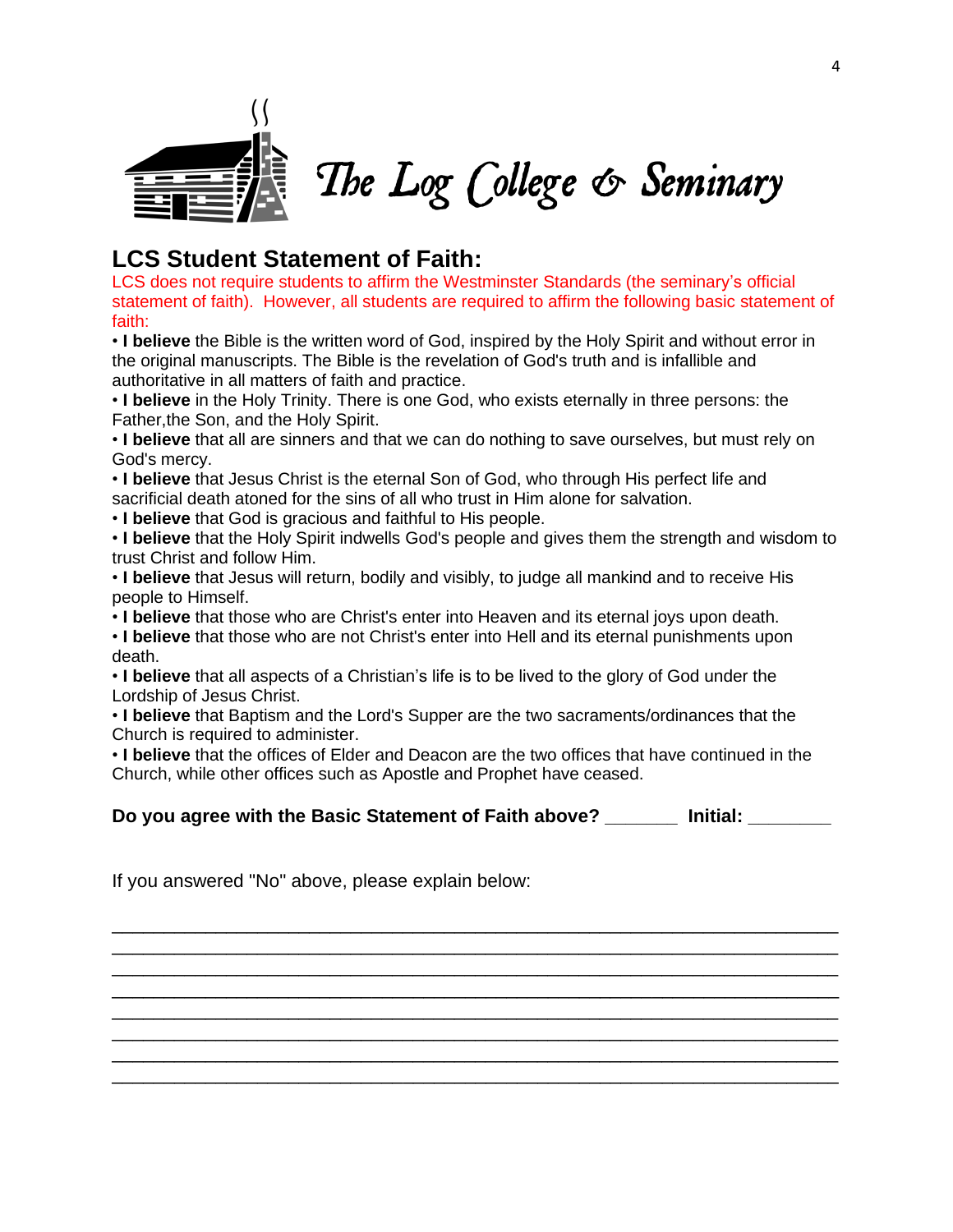

In the space below please briefly share your personal salvation testimony:

In the space below, please share the reasons you desire to attend The Log College & Seminary (LCS):

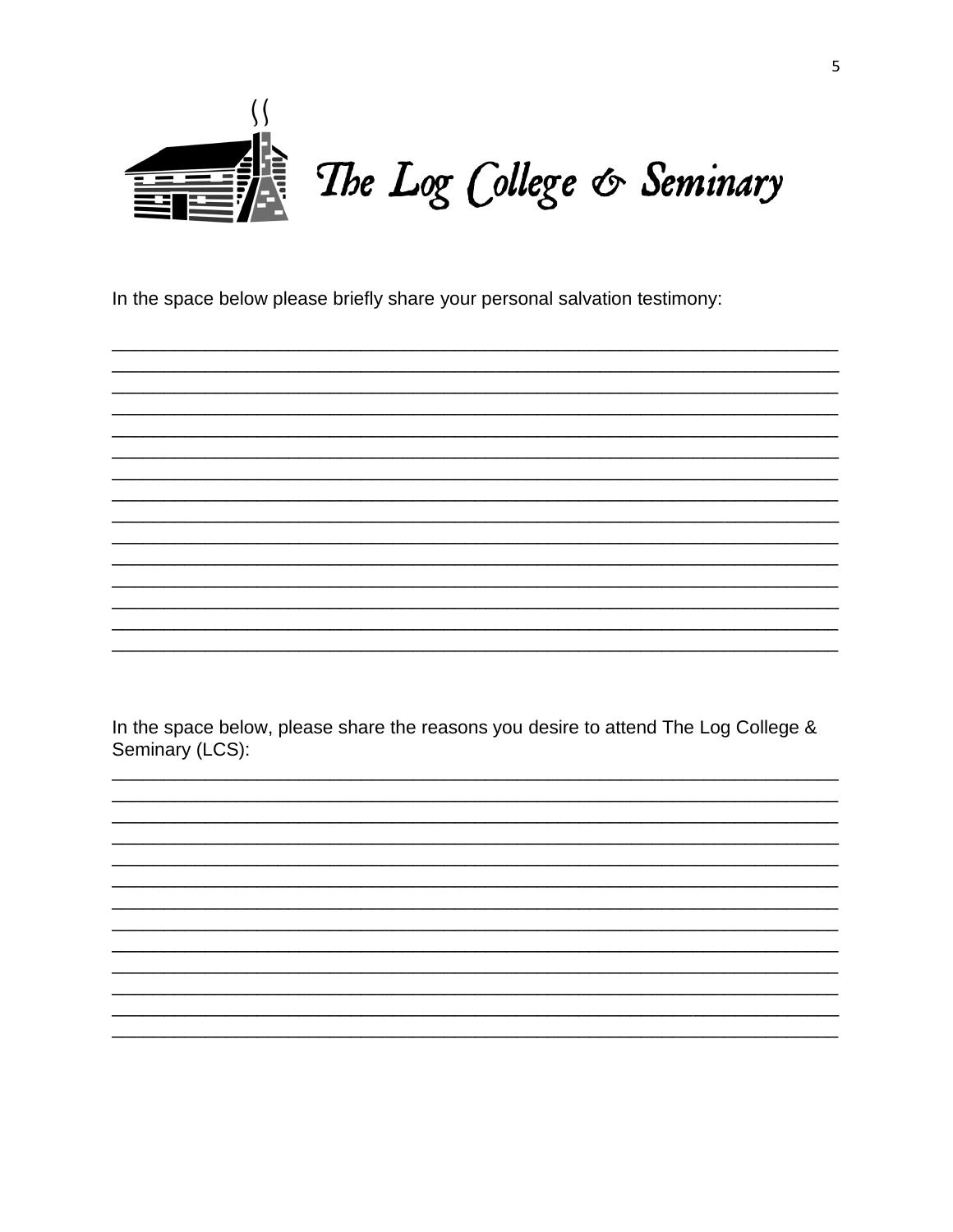

# **Mentor Candidate Information:**

**All LCS students are required to provide their own mentor who must be presented and approved by the seminary administration as part of the application process. Your application will not be processed without mentor candidate information.** Mentor applicants must meet the following qualifications in order to be considered for approval by the seminary administration: (**1)**. Full subscription to the **Westminster Confession of Faith** (only minor exceptions to the Confession will be considered; mentor applicants who subscribe to the **1658 Savoy Declaration of Faith and Order** or the **1689 London Baptist Confession of Faith** may also be considered). Stated exceptions (if approved) cannot be taught to students. (**2)**. Master's degree in a theological discipline to mentor ATS students; M.Div., Th.M., or Doctoral degree in a theological discipline if mentoring BTS, B.Div., MBS, MTS, or M.Div. students; Doctoral degree in a related theological discipline if mentoring doctoral students. The mentor does not have to reside in a location near you as long as you can maintain regular phone and email contact.

| Phone number: |  |  |  |  |
|---------------|--|--|--|--|

**I affirm that my mentor candidate meets the qualifications stated above and is willing to serve as my mentor:** 

Signature:

The seminary will send a mentor application form and instructions regarding required documentation to the mentor candidate using the email address provided above. Your application will not be processed until the mentor candidate submits all required documentation.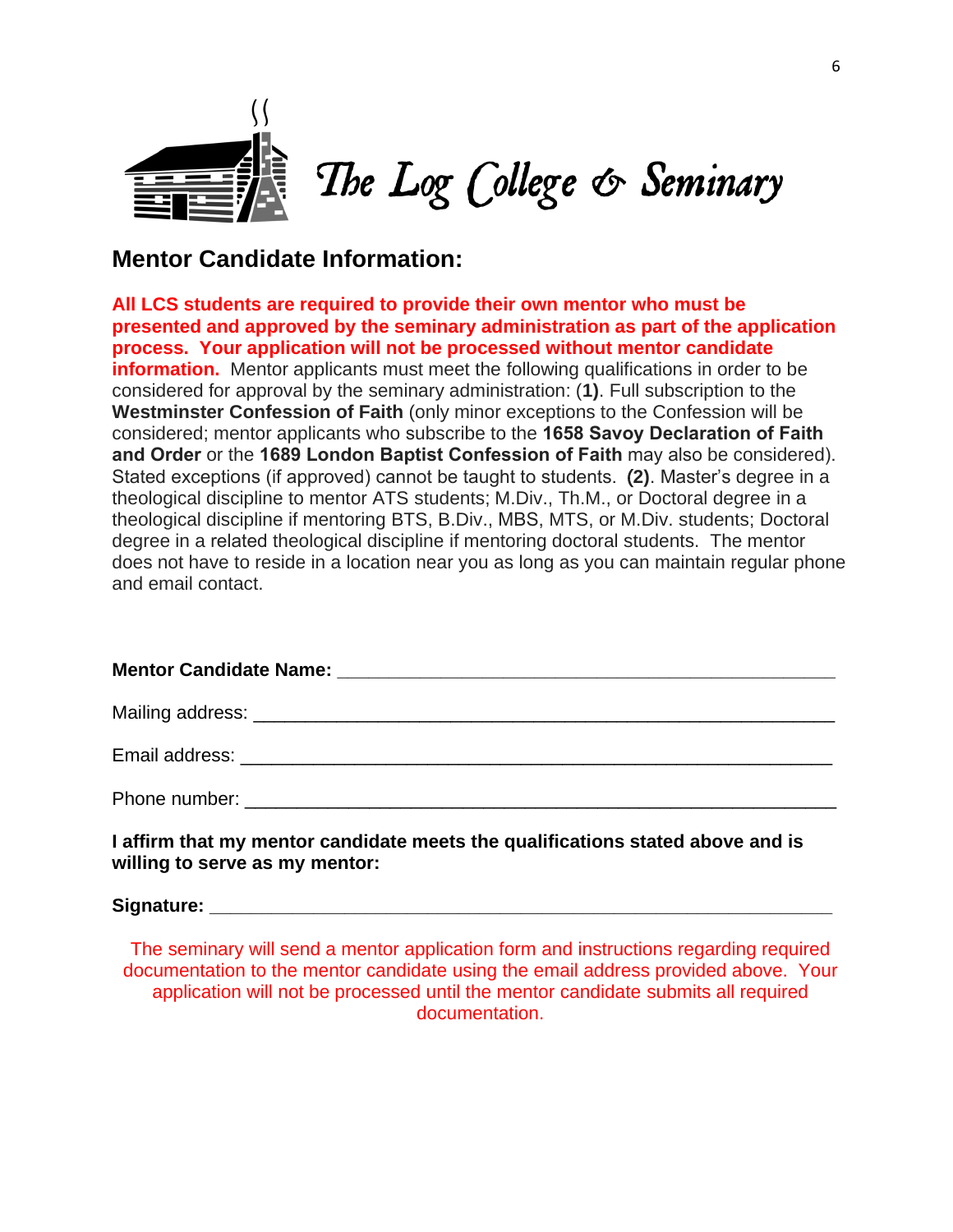

**Student Agreement to Maintain Monthly Mentor Contact**: **Students are required to contact their mentor each month via email or phone to report on progress, even if no progress is made during that particular month.** Students who miss three consecutive monthly contacts will be dismissed from enrollment at LCS. Should a mentor become incapable of fulfilling his mentoring responsibilities or request to be dismissed from these responsibilities, the student must immediately postpone study and present a new mentor candidate for approval. Studies may resume after the new mentor candidate is approved.

**I, the student applicant, have read and agree to comply with the above mentor policies:**

**Signature: \_\_\_\_\_\_\_\_\_\_\_\_\_\_\_\_\_\_\_\_\_\_\_\_\_\_\_\_\_\_\_\_\_\_\_\_\_\_\_\_\_\_\_\_\_\_\_\_\_\_\_\_\_\_\_\_\_\_\_\_**

**Student Agreement to allow mentor access to student records:** Since your mentor will function as an agent of the seminary, **LCS will share and discuss your student record and academic information with your mentor**, including the information provided on this application form.

**I, the student applicant, grant the seminary administration/officers the right to share my student records with my mentor:**

**Signature: \_\_\_\_\_\_\_\_\_\_\_\_\_\_\_\_\_\_\_\_\_\_\_\_\_\_\_\_\_\_\_\_\_\_\_\_\_\_\_\_\_\_\_\_\_\_\_\_\_\_\_\_\_\_\_\_\_\_\_\_**

### **Plagiarism**

Plagiarism is a violation of the Ninth Commandment and will result in immediate expulsion from the seminary. As a student, you affirm you will not engage in any act or form of plagiarism while enrolled at LCS:

#### **Signature: \_\_\_\_\_\_\_\_\_\_\_\_\_\_\_\_\_\_\_\_\_\_\_\_\_\_\_\_\_\_\_\_\_\_\_\_\_\_\_\_\_\_\_\_\_\_\_\_\_\_\_\_\_\_\_\_\_\_\_\_**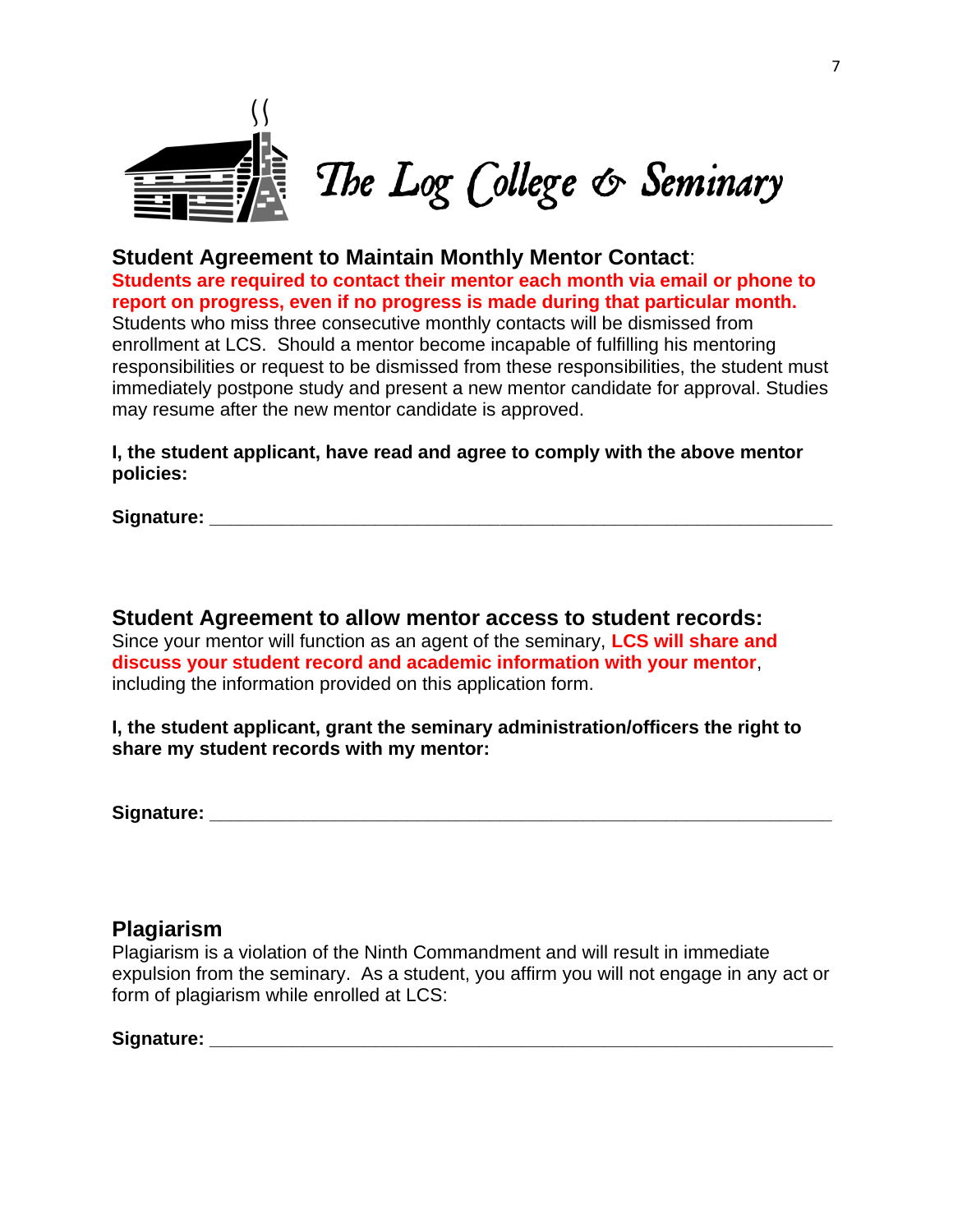

### **Student Confidentiality Agreement:**

Undergraduate and graduate students will complete a comprehensive final examination after the completion of their degree program. As a student, you agree not to disclose or discuss any of its content with others:

**Signature: \_\_\_\_\_\_\_\_\_\_\_\_\_\_\_\_\_\_\_\_\_\_\_\_\_\_\_\_\_\_\_\_\_\_\_\_\_\_\_\_\_\_\_\_\_\_\_\_\_\_\_\_\_\_\_\_\_\_\_\_** 

**Have you previously been enrolled at TNARS or LCS? (give dates and degree program)** 

## **STUDENT APPLICATION SUBMISSION AFFIRMATION:**

**I, the student applicant, affirm that the information supplied on this application form is true and accurate to the best of my knowledge and agree that if I am accepted to enter a program of study with the seminary that I will abide by all seminary policies and procedures while enrolled.**

**Signature: Signature:** *with the state of the state of the state of the state of the state of the state of the state of the state of the state of the state of the state of the state of the state of the state of the sta*